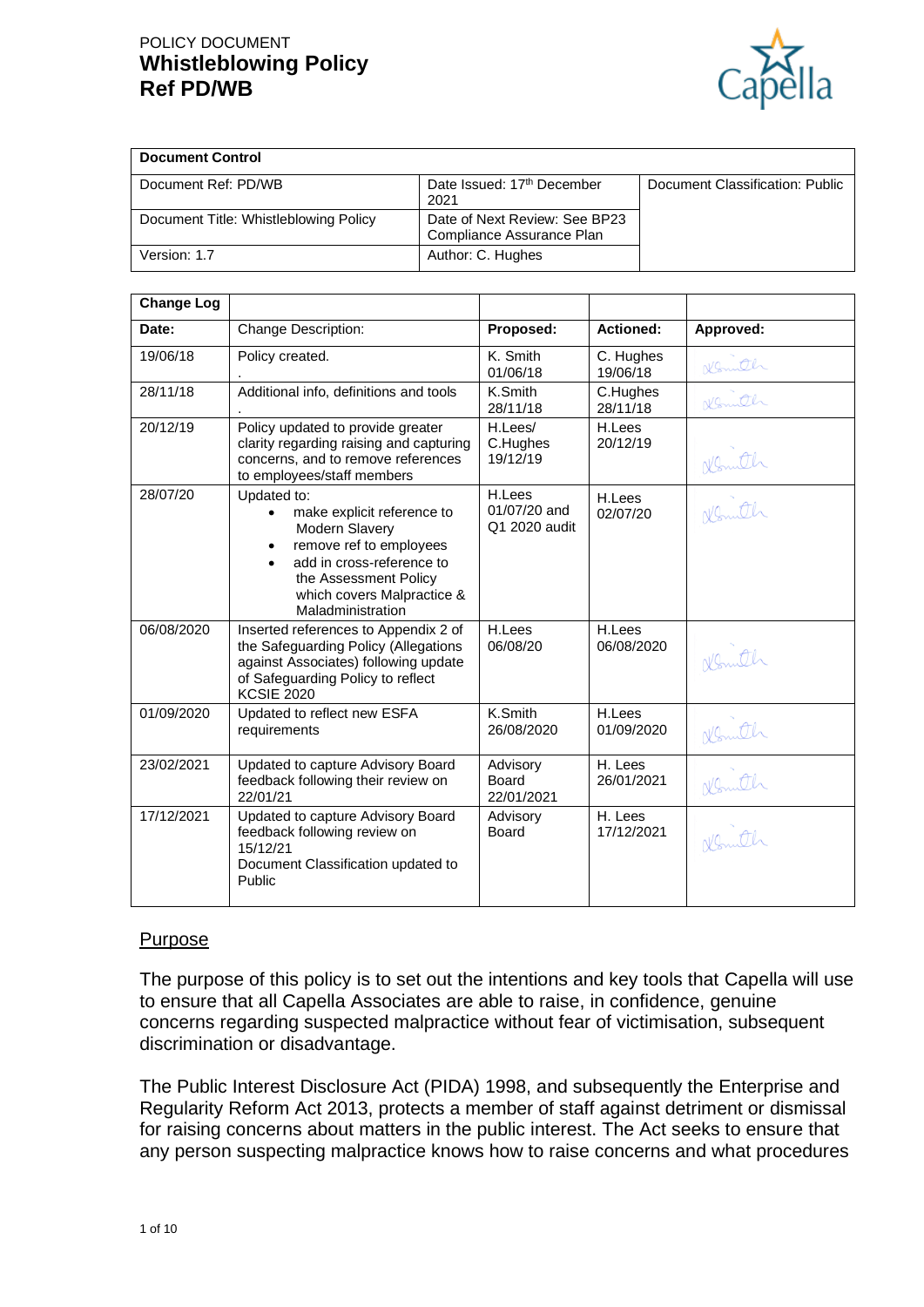

are in place to deal with the concern. This policy seeks to ensure that Capella complies with the intent of the Act.

Malpractice may include:

- Fraud
- Theft
- Forgery
- Fake or false accounting and/or record keeping
- Suppression or omission of the effects of transactions from records or documents
- Deception
- Bribery
- Corruption
- Manipulation
- Collusion including collusion with third parties
- Breaches of the law
- Wilful wrongdoing

Malpractice can be defined as: all intentional irregularities or illegal acts carried out for private gain. It can be perpetrated by persons outside as well as inside an organisation.

This Whistleblowing Policy covers all instances of malpractice with the exception of:

- malpractice relating to Assessment of Vocational Qualifications, which is covered under Capella's Assessment Policy.
- malpractice relating to Safeguarding matters, which is covered under Capella's Safeguarding Policy.

#### **Owners**

All Capella Associates must be aware of and work within this policy. The Managing Director will take lead responsibility for deployment of this policy.

#### Intent

We will:

- 1. Provide all Capella Associates with a means for raising, in confidence, genuine concerns of suspected bribery, breaches of the law and other serious wrongdoings without fear of victimisation, subsequent discrimination or disadvantage.
- 2. Encourage Associates to raise genuine concerns about suspected wrongdoing, including any concerns relating to Modern Slavery and/or Safeguarding, at the earliest practicable stage. This policy and procedure is intended to provide safeguards to enable Associates to raise concerns about malpractice in connection with Capella.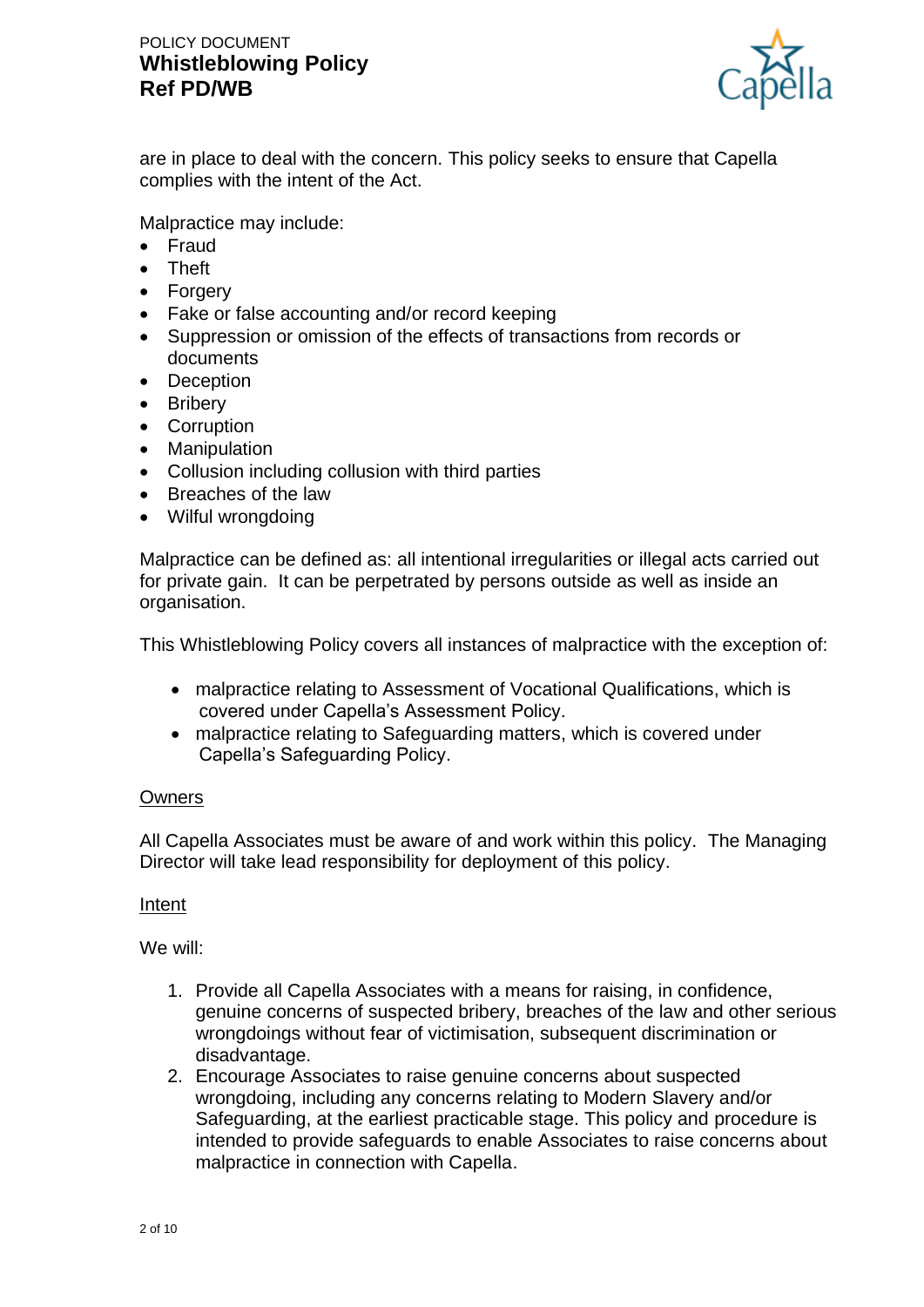

- 3. Encourage Associates to raise genuine concerns through internal procedures without fear of adverse repercussions being taken against them. The law allows Associates to raise such concerns externally and this policy informs them how they can do so. However, a failure to raise a concern under this procedure may result in a disclosure losing its protected status under the law.
- 4. Seek to balance the need to allow a culture of openness with the need to protect other Associates against vexatious or malicious allegations, or allegations which are not well-founded.
- 5. Reflect the principles of openness and accountability which underpin legislation protecting whistleblowers within this policy and procedure.

#### Tools

Key tools we will use include:

- 1. Encourage Associates to maintain confidentiality (other than reporting as above) if they have any suspicions.
- 2. Ensure that all Associates are made aware of this Policy as part of their Induction Training, and that as part of this training the Associates are made aware of how to raise any concerns.
- 3. Ensure that this policy and approach is updated and communicated to all Associates and Advisory Board Members at least annually, confirming that the Policy applies to all Associates.
- 4. Ensure that this Policy is submitted to the Capella Advisory Board for their review and approval whenever it is proposed that a change is made to the Policy, or where no changes are proposed, at least annually.
- 5. Ensure that the Whistleblowing Policy is published on the Capella website.
- 6. Maintain a record of all concerns raised under this policy and procedure (including cases where Capella deems that there is no case to answer and therefore that no action should be taken) and ensure that this record is regularly reviewed by the Capella Advisory Board.
- 7. The Capella Advisory Board will undertake a "Lessons learned review" following all concerns to identify and implement improvements such that the likelihood of recurrence is removed/reduced.

#### Review and Updates

This policy will be reviewed at a minimum every 12 months.

Each time that a change is proposed to be made to this policy it will be issued to the Capella Advisory Board for their review and approval.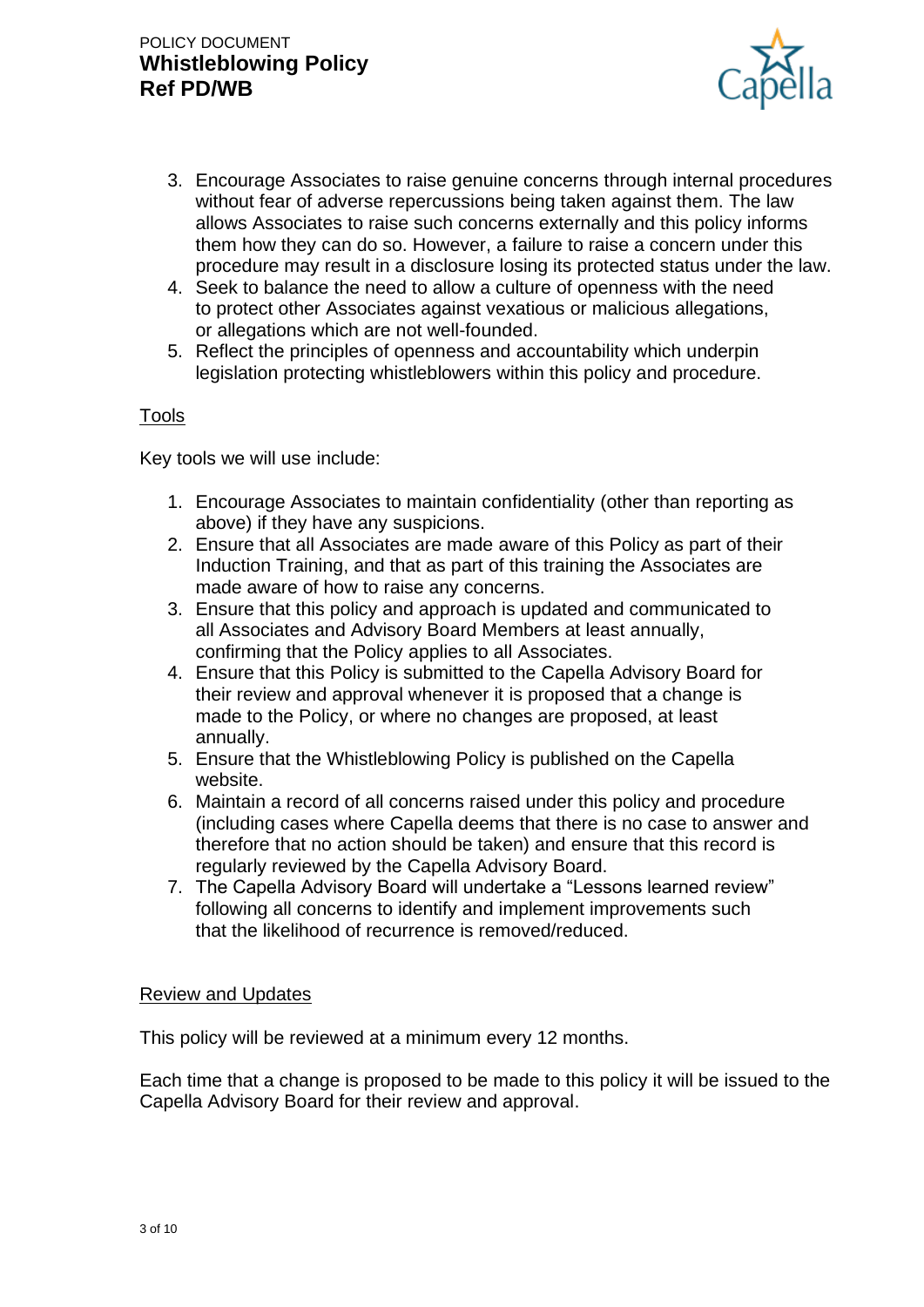## POLICY DOCUMENT **Whistleblowing Policy Ref PD/WB**



The Whistleblowing Policy will be presented to the Capella Advisory Board for their review and approval every 12 months, even if no change is proposed to the policy.

#### Related Policies

- Assessment Policy
- Modern Slavery Policy
- Safeguarding & Prevent Policy
- Health & Safety Policy
- Equality, Diversity and Dignity at Work Policy
- Ethical and Anti-Bribery Policy
- Capella's Code of Conduct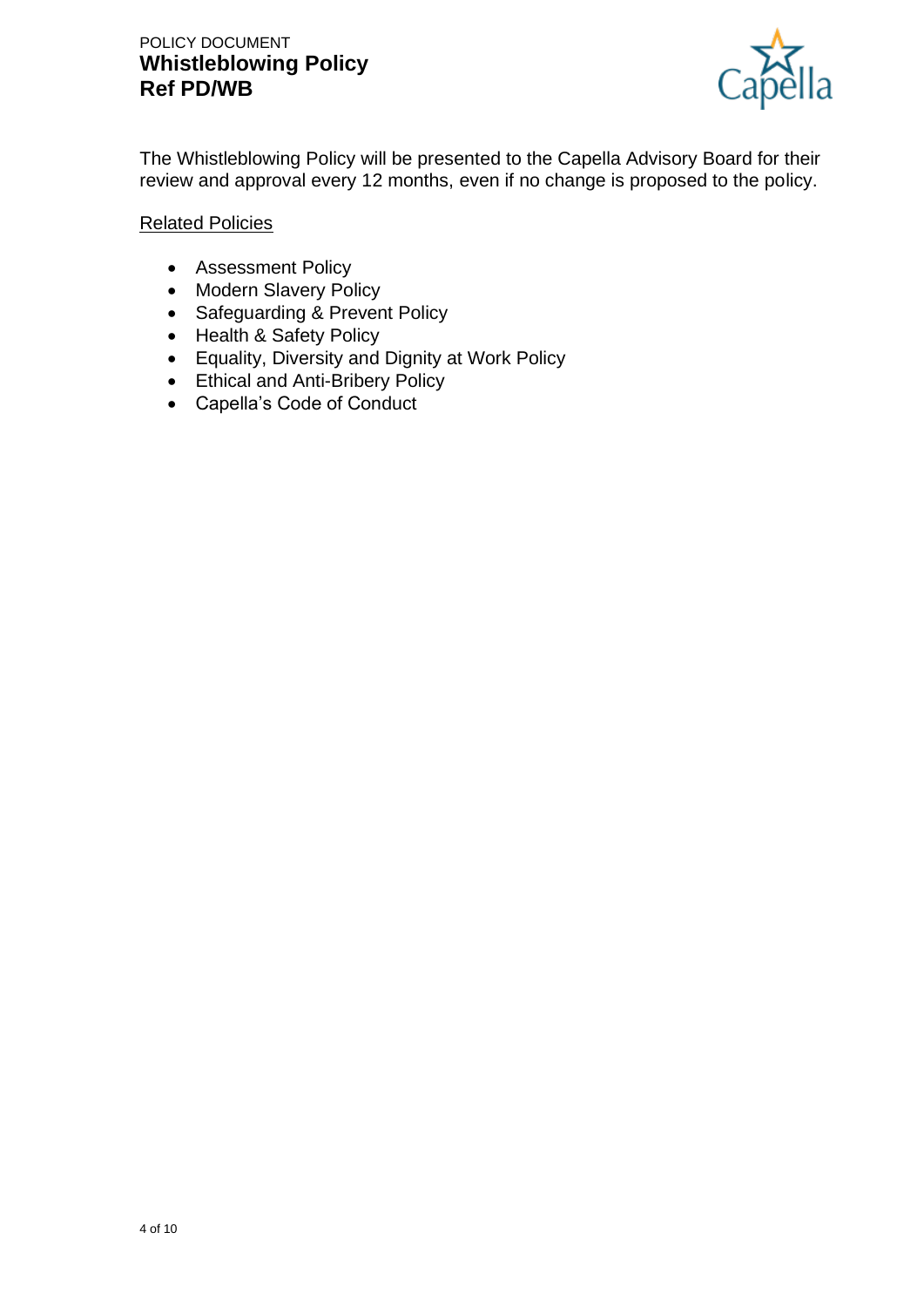

## **Appendix 1 – What is Whistleblowing, and how does it apply?**

Whistleblowing is when a report is made about a suspected wrongdoing which is in the public interest. This is referred to as making a disclosure in the public interest. A whistleblower is someone who raises serious concern about wrongdoing or malpractice so that problems can be identified and resolved quickly.

Associates are encouraged to report malpractice. However, the person making the disclosure must have a reasonable belief that it is in the "public interest" for protection to apply.

Associates might be unsure whether it is appropriate to raise their concern under this policy and procedure or whether it is a personal grievance, which is more appropriate to raise under the grievance procedure. Any associate in this situation is encouraged to refer to Sections 1.1 and 1.2 below, and if still unsure to contact a Director in confidence for advice. If the concern relates to a Director, the Associate should contact an independent member of the Advisory Board in the first instance. If the suspected malpractice relates to the Assessment of Vocational Qualifications the Associate should refer to the Assessment Policy. If the concern relates to a Safeguarding allegation against an Associate or a Training Delivery sub-contractor used by Capella, the Associate should refer to the Safeguarding Policy.

### **1.1 Protected Disclosures**

Under the Public Interest Disclosure Act 1998 and the Enterprise and Regularity Reform Act 2013 the disclosure of confidential information in the public interest is a lawful act and an Associate cannot be dismissed, disciplined or unfavourably treated provided:

- the procedure has been followed;
- the Associate has acted in the public interest and not for personal gain or out of personal motives;

Under no circumstances should Associates talk to the media or to any other person or body without first exhausting the proper procedure.

### **1.2 Specific Subject Matter**

If an Associate becomes aware of information which they reasonably believe tends to show one or more of the following, they must use this policy and procedure:

- That a criminal offence has been committed, is being committed or is likely to be committed;
- That an individual has failed, is failing or is likely to fail to comply with any legal obligation to which they are subject;
- That a miscarriage of justice has occurred, is occurring, or is likely to occur.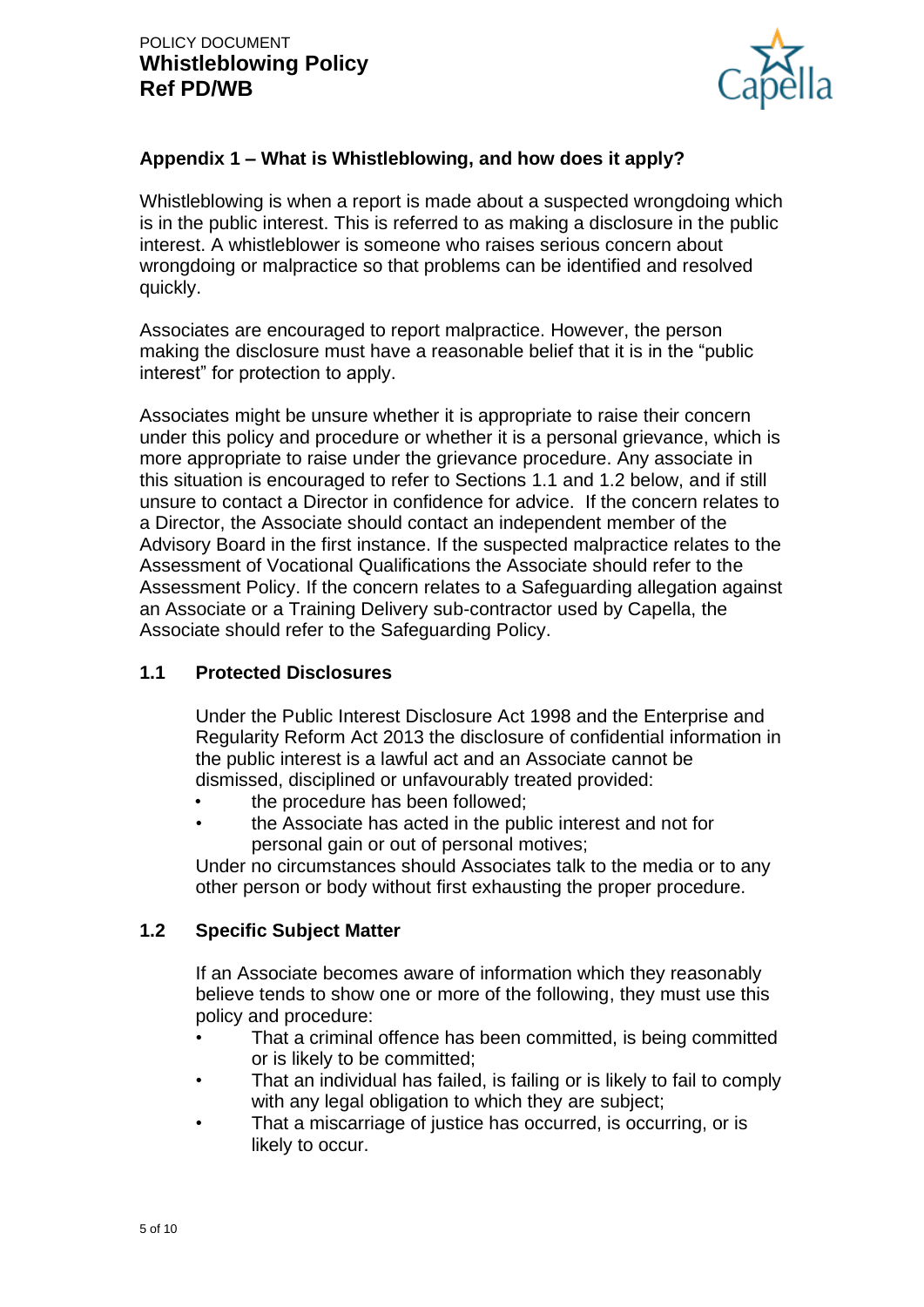

- That the health or safety of any individual has been, is being, or is likely to be, endangered.
- That the environment, has been, is being, or is likely to be, damaged.
- That information tending to show any of the above, is being, or is likely to be, deliberately concealed.

## **Appendix 2 - Procedure for making a disclosure**

Information which an Associate reasonably believes to show one or more of the situations given in Section 1.2 above should be disclosed promptly to a Director so that any appropriate action can be taken. If the concern relates to a Director, the disclosure should be made to an independent member of the Advisory Board member.

Associates are encouraged to identify themselves when making a disclosure. If an anonymous disclosure is made, Capella will not be in a position to notify the individual making the disclosure of the outcome of action taken. Anonymity also means that Capella will have difficulty in undertaking an investigation. Capella reserves the right to determine whether to apply this procedure in respect of an anonymised disclosure in light of the following considerations:

- The seriousness of the issues raised in the disclosure:
- The credibility of the concern; and
- How likely it is that the concern can be confirmed from attributable sources.

No formal disciplinary action will be taken against an Associate on the grounds of making a disclosure under this policy unless Capella has grounds to believe that the Disclosure was made maliciously or, where such a disclosure is made outside Capella without reasonable grounds. In such circumstances Capella reserves the right to bring disciplinary action against the Associate who made such claims.

For further guidance in relation to this policy and procedure, or concerning the use of the disclosure procedure generally, Associates should speak in confidence to a Director, or where concerns relate to a Director to an independent member of the Advisory Board.

If the concern relates to the Assessment of Vocational Qualifications the Associate should refer to the Assessment Policy.

If the concern relates to a Safeguarding allegation regarding an Associate or a Training Delivery Sub-Contractor used by Capella, the Associate should refer to the Safeguarding Policy.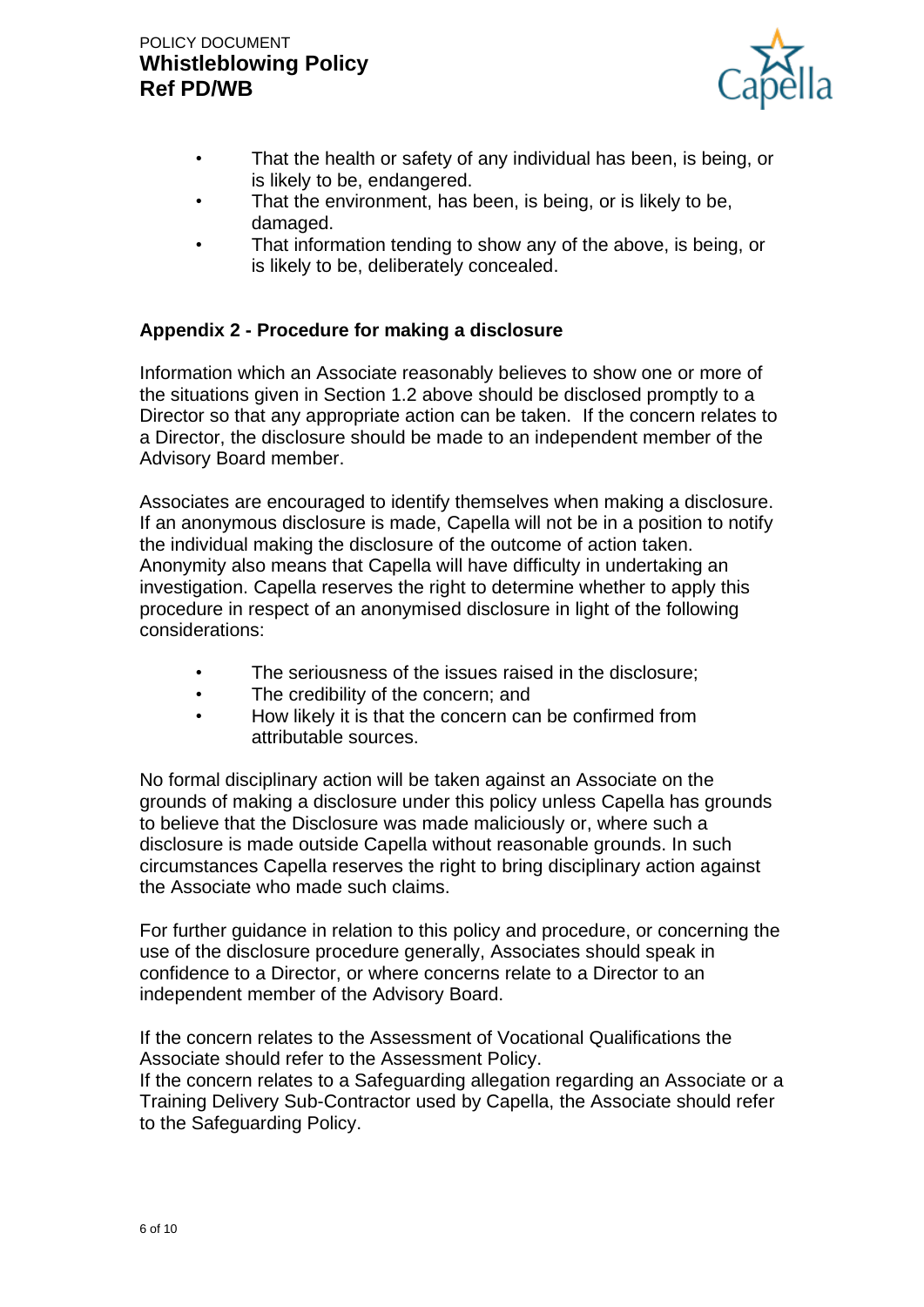

## **Appendix 3 – Procedure for investigation of a disclosure**

When an Associate makes a disclosure, the recipient will acknowledge its receipt, in writing, normally within 5 Working Days.

The recipient will then determine whether or not they believe that the disclosure is wholly without substance or merit. If the recipient considers that the disclosure does not have sufficient merit to warrant further action, the Associate will be notified in writing of the reasons for that decision and advised that no further action will be taken under this policy and procedure. Considerations to be taken into account when making this determination may include (but are not limited to) the following:

- If the recipient is satisfied that an Associate does not have a reasonable belief that suspected malpractice is occurring; or
- If the matter is already the subject of legal proceedings or appropriate action by an external body; or
- If the matter is already subject to another, appropriate Capella procedure.

When an Associate makes a disclosure which has sufficient substance or merit, warranting further action, the recipient will take any action it deems appropriate (including action under any other applicable Capella policy or procedure eg the Assessment Policy or the Safeguarding Policy). Possible actions could include internal investigation; referral to auditors; referral to relevant external bodies such as the police, Health and Safety Executive or the Information Commissioner's Office.

If appropriate, any internal investigation would be conducted by a Capella Director without any direct association with the individual to whom the disclosure relates, or by an external investigator appointed by Capella as appropriate.

Any recommendations for further action made as a result of the investigation will be addressed to the Managing Director as appropriate in the circumstances. The Managing Director will take all steps within their power to ensure the recommendations are implemented unless there are good reasons for not doing so.

The Associate making the disclosure will be notified of the outcome of any action taken by Capella under this policy and procedure within a reasonable period. If the Associate is not satisfied that their concern has been appropriately addressed, they can appeal against the outcome by raising the issue with the Managing Director within 7 Working Days. The Managing Director (or nominated Director) will make a final decision on action to be taken and notify the Associate making the disclosure.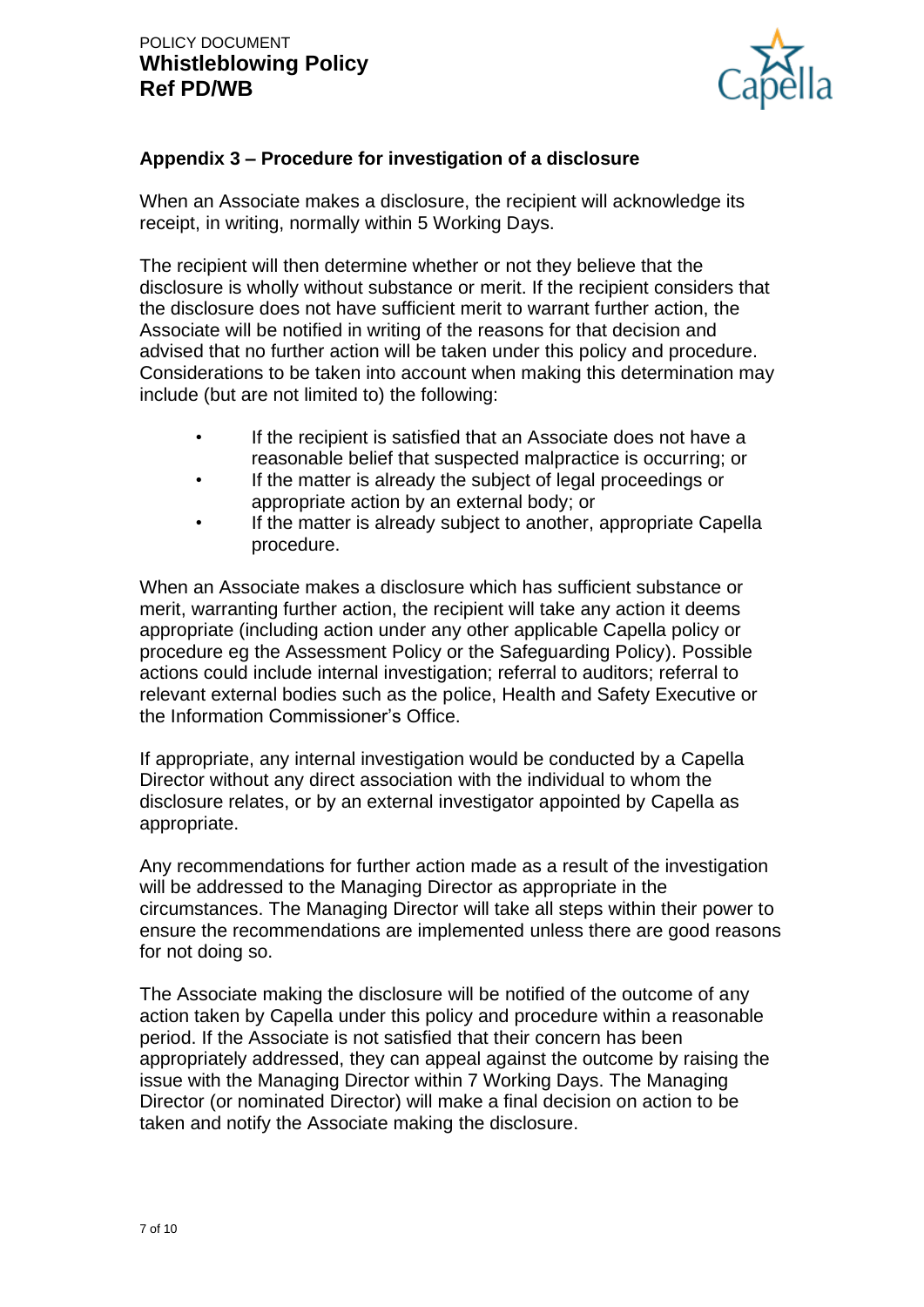## POLICY DOCUMENT **Whistleblowing Policy Ref PD/WB**



The procedure should encourage the expeditious investigation of disclosures and can specify timelines for different stages of the procedure. However, timescales should be flexible, considering that different types of concerns will require varying time for investigation. All communications with the Associate making the disclosure should be in writing and sent to the Associate's home address. If investigations into the concern are prolonged, Capella should keep the Associate updated as to the progress of the investigation and an estimated timeframe for its conclusion.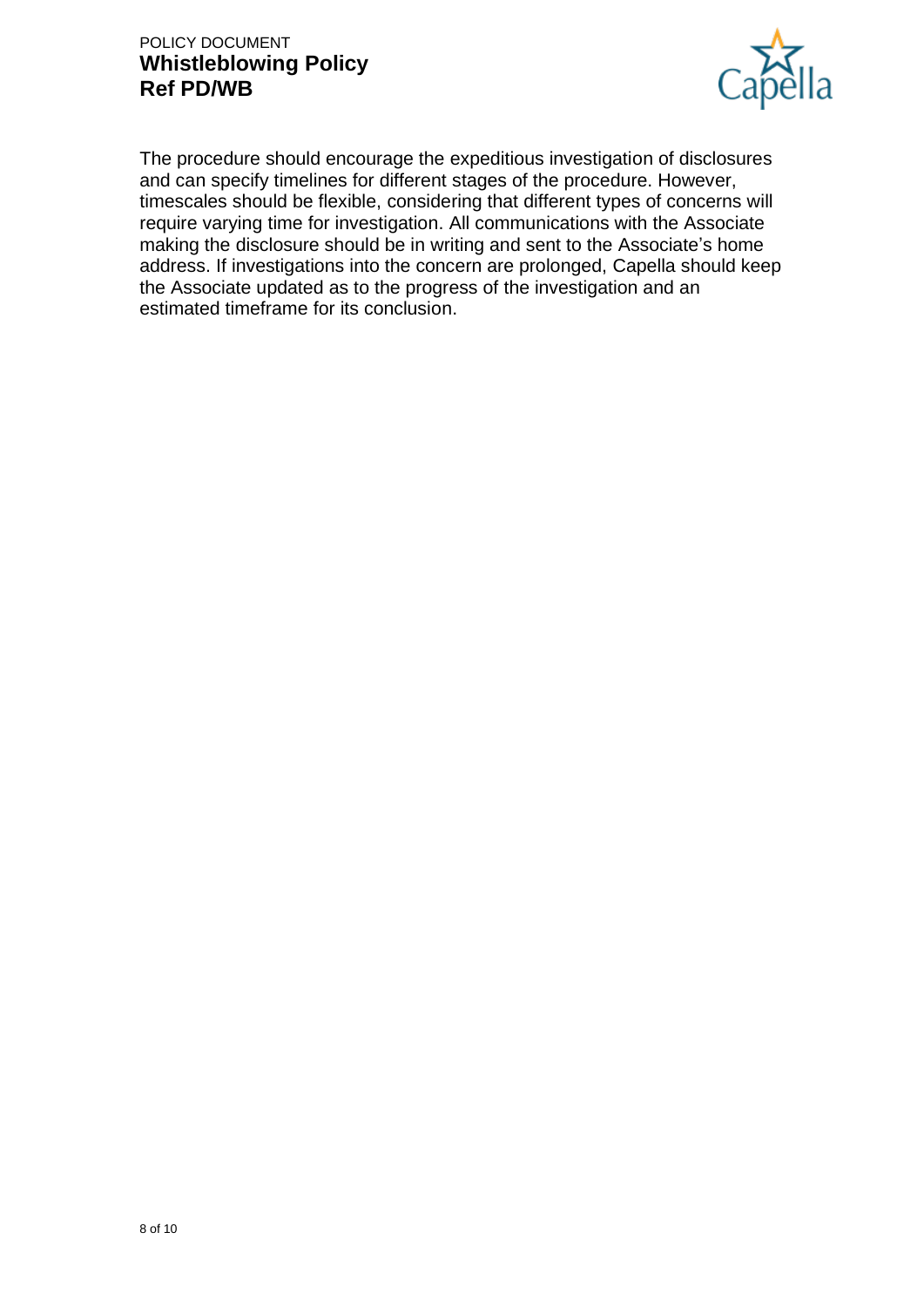

### **Appendix 4 – Safeguards for Associates making a disclosure**

An Associate making a disclosure under this procedure can expect their matter to be treated confidentially by Capella and, where applicable, their name will not be disclosed to anyone implicated in the suspected wrongdoing, without their prior approval.

Capella will take all reasonable steps to ensure that any report of recommendations, or other relevant documentation, produced does not identify the Associate making the disclosure without their written consent, or unless Capella is legally obliged to do so, or for the purposes of seeking legal advice.

No formal disciplinary action will be taken against an Associate on the grounds of making a disclosure under this policy or procedure. This does not prevent Capella from bringing disciplinary action against an Associate where Capella has grounds to believe that a disclosure was made maliciously, or where a disclosure is made outside Capella without reasonable grounds.

An Associate will not suffer any detrimental action or omission of any type (including termination of contract, informal pressure or any form of victimisation) by Capella for making a disclosure in accordance with this policy and procedure. Equally, should an Associate be threatened, bullied, pressurised or victimised by a colleague for making a disclosure, disciplinary action will be taken by Capella against the colleague in question. Please see the Capella Code of Conduct and the Capella Equality, Diversity and Dignity at Work policy for further details.

Capella will not tolerate any harassment or victimisation of Associates who make disclosures. If, at any stage of this procedure an Associate feels that they are being subject to informal pressures, bullying or harassment due to making a disclosure, they should raise this matter, in writing, to a Director (please see the Capella Equality, Diversity and Dignity at Work policy for further details).

Associates can also contact Public Concern at Work for confidential advice on whistleblowing issues. Contact details are as follows:

3rd Floor, Bank Chambers 6 - 10 Borough High Street London SE1 9QQ Whistleblowing Advice Line: 020 7404 6609 [www.pcaw.org.uk](http://www.pcaw.org.uk/)